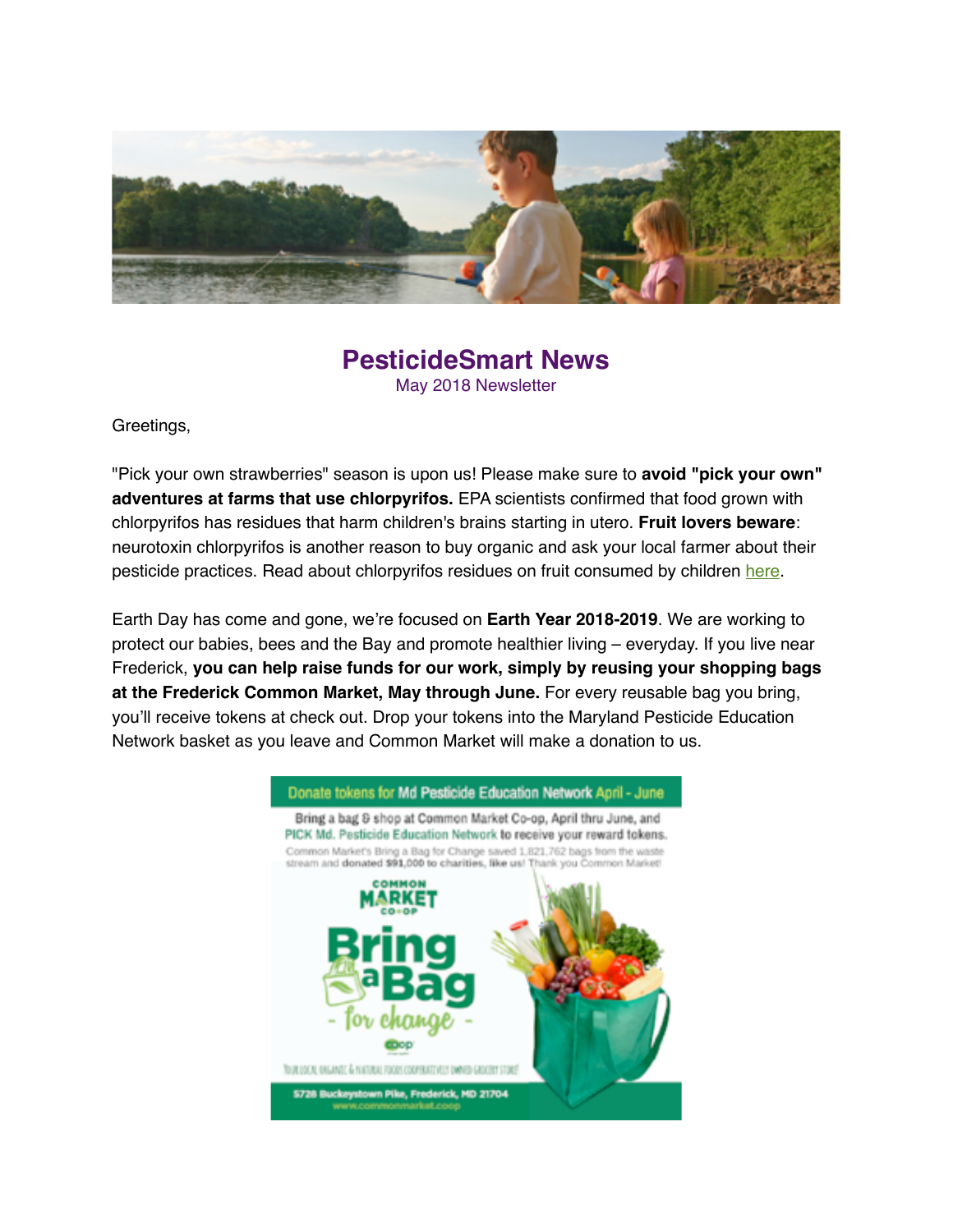**We're recruiting volunteers to be "pollinator protectors"** and we need your help. Maryland's ban on neonic-containing consumer products went into effect January 1, but some stores still have these deadly products on thier shelves. Help us identify these stores. Contact *[legislate@centralmarylandbees.org](mailto:legislate@centralmarylandbees.org?subject=)* for the simple steps to help protect pollinators and unsuspecting consumers.



*"If all Americans ate 2-1/2 cups of organic veggies a day, instead of conventional ones, we'd reduce carbon dioxide emissions by 3.3 million metric tons a year. The impact: Equivalent to taking 710000 cars off the rod annually." – Eating Well Magazine, May/June 2018*

#### *Organic Spring Gardening*



**[Starting an organic garden?](https://www.rodalesorganiclife.com/garden/beginners-guide-organic-gardening)** Here's what you need to know.



- Looking for **Maryland organic lawncare and landscaping specialists?** Here are two companies we trust! [KW Landscaping](http://www.kwlandscaping.com/) and [A.I.R.](http://contactair.today/)



-**DIY Organic Lawncare?** National expert Charles Osborne explains how transitioning to an organic lawn are program is simple if you follow [these 3 steps](https://osborneorganics.com/3-steps-to-an-organic-lawn-care-program/).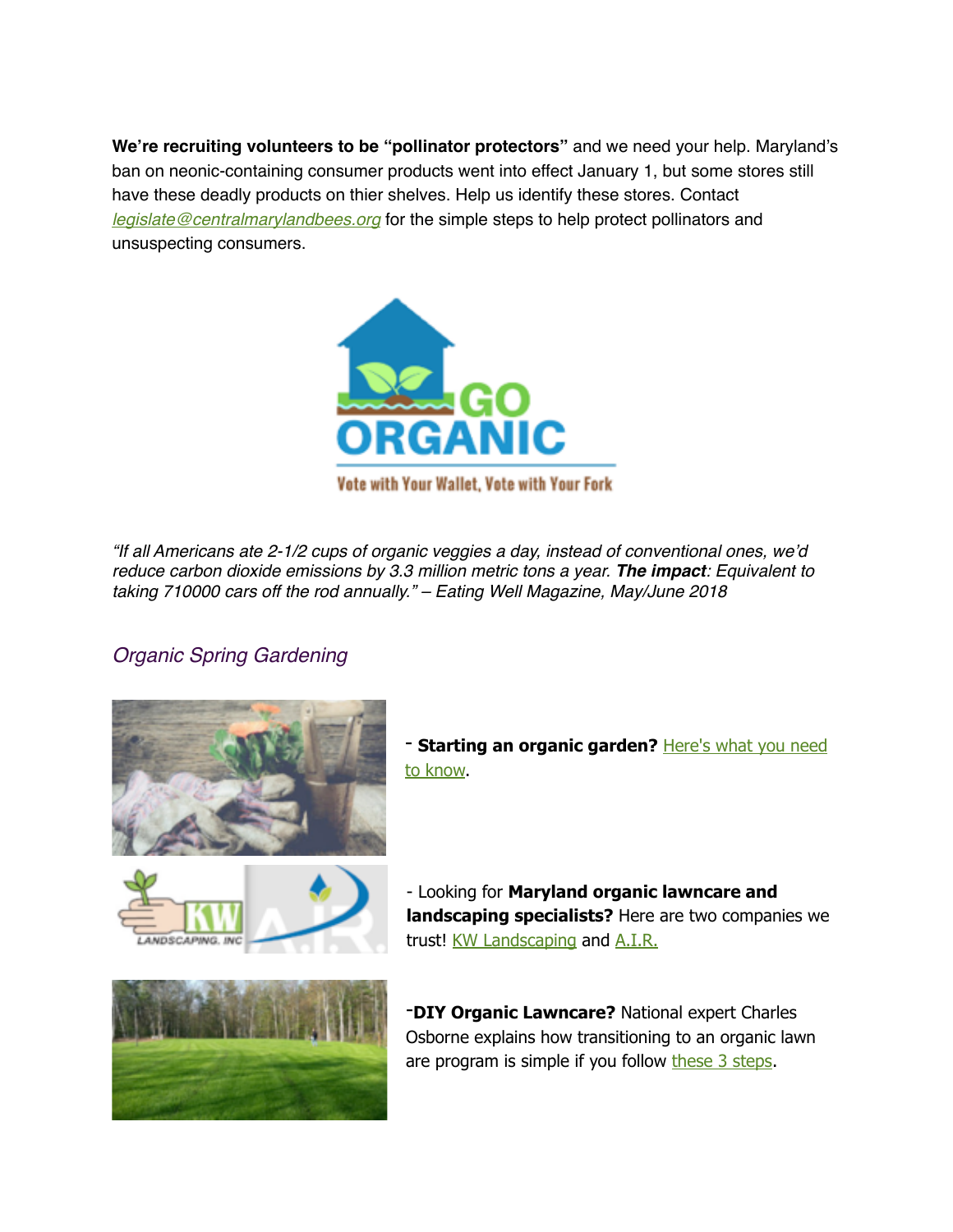

-Visit our [Go Organic website](http://www.apple.com) and check out **GROWING**  for more information on organic gardening. While you are at it, check out the rest of the website for the **best organic products, from cosmetics to clothing and food.** Also, peruse our new **[PUBLICATIONS](https://goorganicmd.org/publications/)** page for books, reports and fact sheets.

### **NEWS & VIEWS**

*On the Federal level…*



- **Sick joke: House Agriculture Committee advances Farm Bill attacking environment, endangered species.** [Read more](https://www.ecowatch.com/farm-bill-endangered-species-environment-2561444014.html?utm_campaign=RebelMouse&socialux=facebook&share_id=3533498&utm_medium=social&utm_content=EcoWatch&utm_source=facebook).



**- USDA rejects advice of expert panel and reapproves carcinogenic food additive carrageenan for use in organics.** [Read more](https://www.cornucopia.org/2018/04/usda-rejects-advice-of-expert-panel/)**.** 

**- Betrayal at USDA: "...under Secretary Sonny Perdue, it's more like the Department of Agribusiness."** [Read more](https://www.ucsusa.org/our-work/food-agriculture/unhealthy-food-policy/betrayal-usda-2018#.Wt9IpC_Mx0d)**.**

*Important to know…*



- **Monsanto's RoundUp is contaminating popular wines and beers.** [Read more.](https://www.rawstory.com/2018/03/monsantos-weedkiller-contaminating-popular-wines-beers/)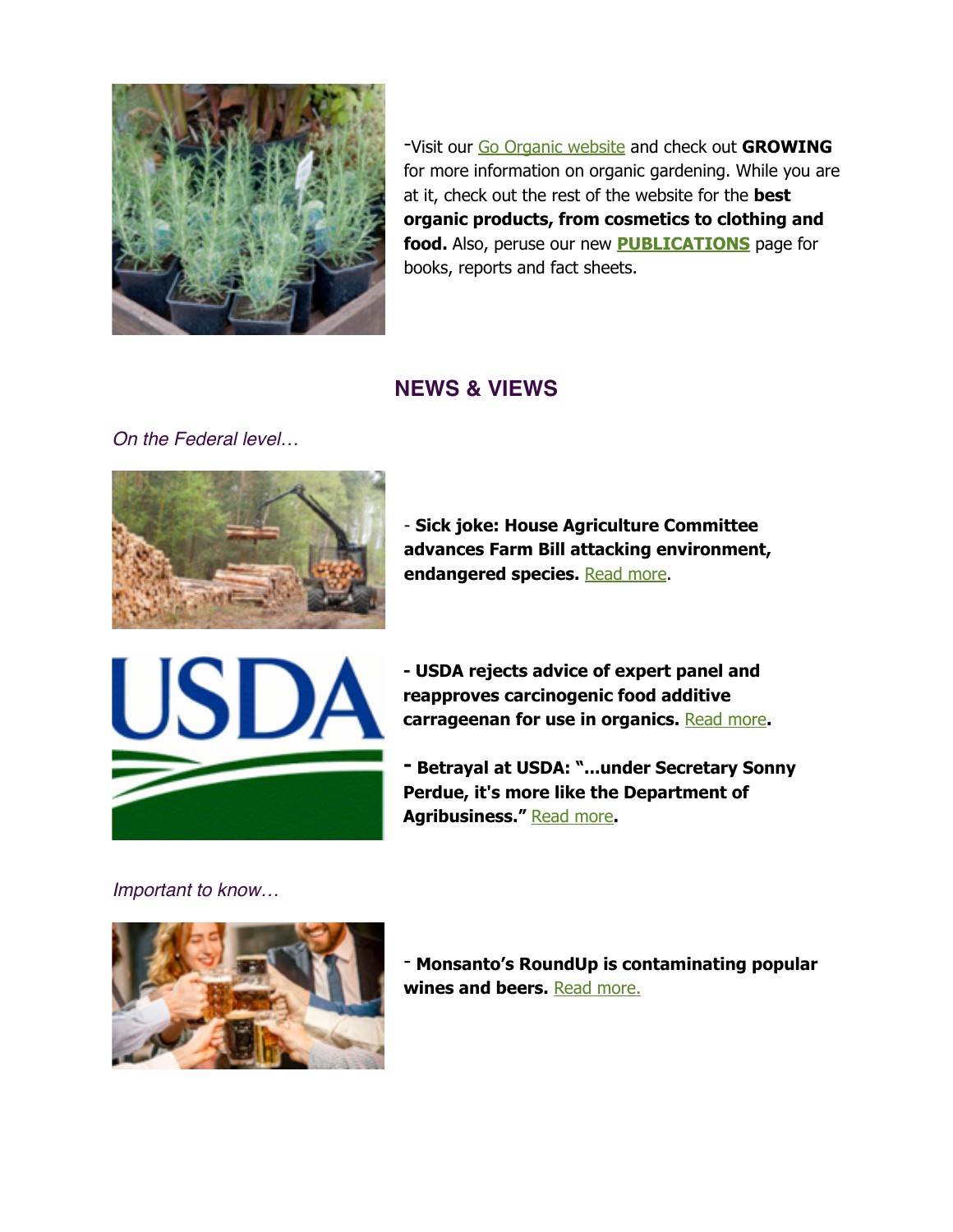*Some good news…*





- Beef Producer: **Regenerative agriculture is real** and it is available. [Read more](http://www.beefproducer.com/management/regenerative-agriculture-real-and-it-available).



- **Can Dirt Save the Earth? Yep, if farmers embrace a whole new way of thinking about how to tend the land.** [Read more](https://www.nytimes.com/2018/04/18/magazine/dirt-save-earth-carbon-farming-climate-change.html?smid=fb-share).

*Help the Maryland Pesticide Education Network continue to protect our babies, bees and the Bay.*

## **[DONATE](https://donatenow.networkforgood.org/MDSmartonPesticides)**

### **POLLINATOR/BEE BUZZ**



- **Save the bees** by choosing pollinator-friendly plants for your garden to provide bees with ample foraging [opportunities. Get our guide on what's best to plant during](https://www.centerforfoodsafety.org/files/flower-listupdate_45778.pdf)  different seasons to help the bees!



- **How many bee species does it take to pollinate a**  farm? Far more than you think. [Read more](http://www.anthropocenemagazine.org/2018/02/how-many-bee-species-does-it-take-to-pollinate-a-farm-far-more-than-you-think/).

- **These popular pesticides are really bad for the birds and the bees.** [Read more.](https://www.motherjones.com/food/2018/02/neonicotinoid-pesticides-bird-migrations-bee-farmers-corn-soybeans/)